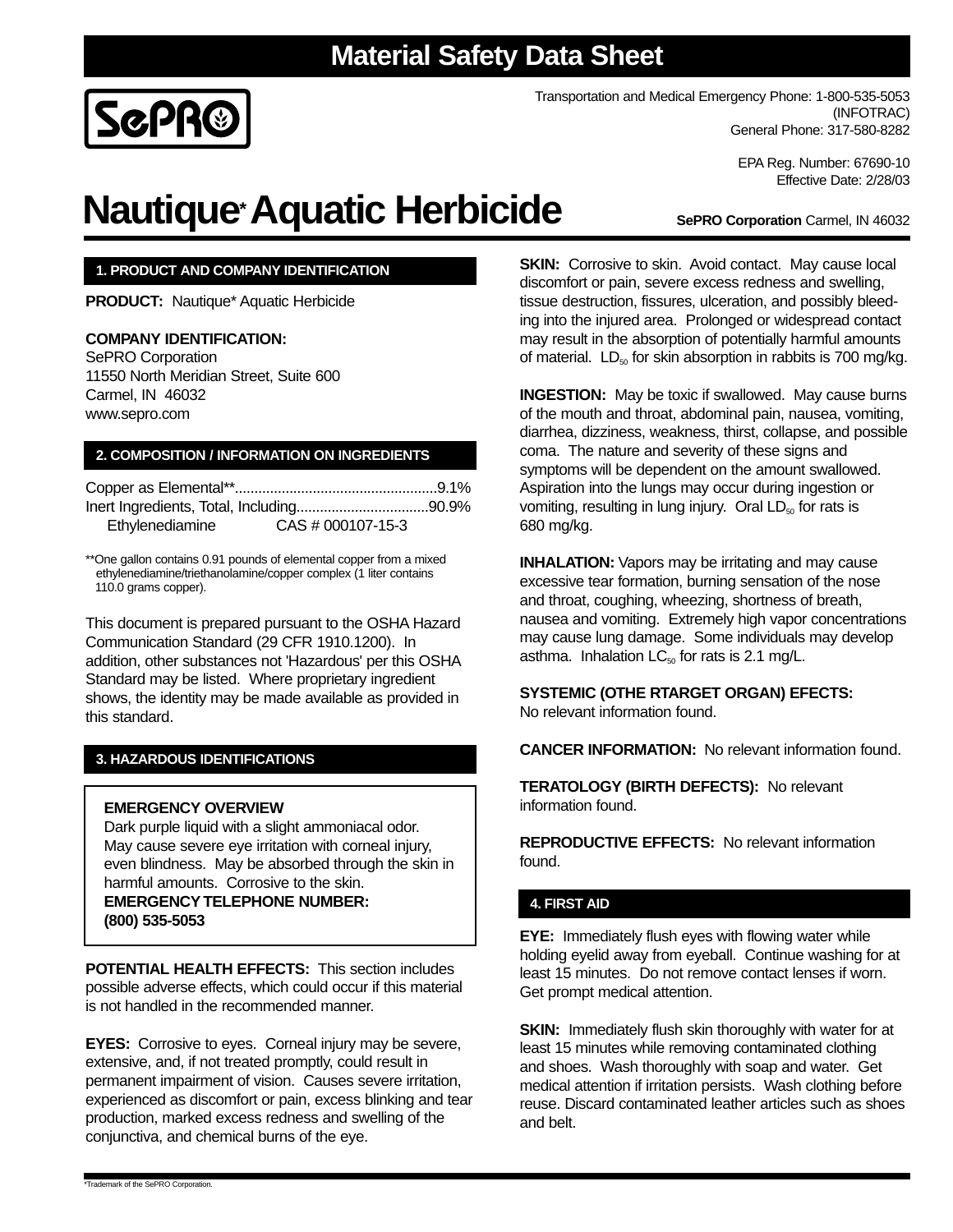# **Material Safety Data Sheet**



Transportation and Medical Emergency Phone: 1-800-535-5053 (INFOTRAC) General Phone: 317-580-8282

> EPA Reg. Number: 67690-10 Effective Date: 2/28/03

# **Nautique\*Aquatic Herbicide**

**SePRO Corporation** Carmel, IN 46032

**INGESTION:** Do not induce vomiting. Get immediate medical attention. If patient is fully conscious, give 1 or 2 glasses of water or milk.

**INHALATION:** Remove to fresh air. Give artificial respiration if not breathing. If breathing is difficult, oxygen may be given by qualified personnel. Obtain medical attention.

**NOTE TO PHYSICIAN:** Corrosive. May cause stricture. If lavage is performed, suggest endotracheal and/or esophagoscopic control. If burn is present, treat as any thermal burn after decontamination. No specific antidote. Supportive care. Treatment is based on the judgment of the physician in response to reactions of the patient. Prolonged or repeated inhalation may aggravate preexisting asthma, liver and kidney disease. Corrosive to eyes and skin. Causes irreversible eye damage.

## **5. FIRE FIGHTING MEASURES**

**FLASH POINT:** Not determined **METHOD USED:** Not applicable

### **FLAMMABLE LIMITS:**

LFL: Not applicable UFL: Not applicable

**EXTINGUISHING MEDIA:** All-purpose foam is preferred.

**FIRE AND EXPLOSION HAZARDS:** Keep unnecessary people away; isolate the hazard area and deny unnecessary entry. Highly toxic fumes are released in fire situations.

**FIREFIGHTING EQUIPMENT:** Wear positive-pressure, selfcontained breathing apparatus and full protective clothing.

### **6. ACCIDENTAL RELEASE MEASURES**

**ACTION TO TAKE FOR SPILLS AND LEAKS:** Ventilate area. Avoid breathing vapors. Wear respiratory protection and avoid contact with skin, eyes or clothing. Use absorbent material such as sweeping compound, oil absorbent, or lime to contain and clean up small spills and dispose as waste in a chemical disposal container. Wash spill area with water containing a strong detergent, absorb it, and place in chemical disposal container. Report large spills to INFOTRAC and consult SePRO Corporation for assistance. Prevent runoff.

### **7. HANDLING AND STORAGE**

### **PRECAUTIONS TO BE TAKEN IN HANDLING AND**

**STORAGE:** Utilize good personal hygiene practices and exercise normal liquid handling procedures. Store below 95˚F (35˚C) whenever possible. Decomposes at temperatures above 400˚F (200˚C). Average shelf life under proper storage conditions in the original sealed containers is 2 years. Store in a clean, dry area. Keep out of reach of children. Harmful if swallowed, absorbed through the skin, or inhaled. Avoid breathing of spray mist or contact with skin, eyes, or clothing.

### **8. EXPOSURE CONTROL/PERSONAL PROTECTION**

These precautions are suggested for conditions where the potential for exposure exists. Emergency conditions may require additional precautions.

### **EXPOSURE GUIDELINES:**

**Ethylenediamine:** ACGIH TLV and OSHA PEL are 10 ppm or 25 mg/ $M^3$ , TWA. Proprietary Ingredient: ACGIH TLV is 5 mg/M<sup>3</sup>, TWA

**ENGINEERING CONTROLS:** Provide general and/or local exhaust ventilation to control airborne levels below the exposure guidelines.

#### **RECOMMENDATIONS FOR MANUFACTURING, COMMERCIAL BLENDING, AND PACKAGING WORKERS:**

**RESPIRATORY PROTECTION:** Use a NIOSH approved full-face air-purifying respirator. For emergency response or for situations where the atmospheric level is unknown, use a NIOSH approved positive-pressure self-contained breathing apparatus.

**SKIN PROTECTION:** Use protective clothing impervious to this material. Selection of specific items such as face shield, gloves, boots, apron, or full body suit will depend on operation. Use gloves, impervious to this material, at all times. Safety shower should be located in immediate work area. Remove contaminated clothing immediately, wash skin area with soap and water, and launder clothing before reuse. Items, which cannot be decontaminated, such as shoes, belts, and watchbands, should be removed, destroyed, and disposed.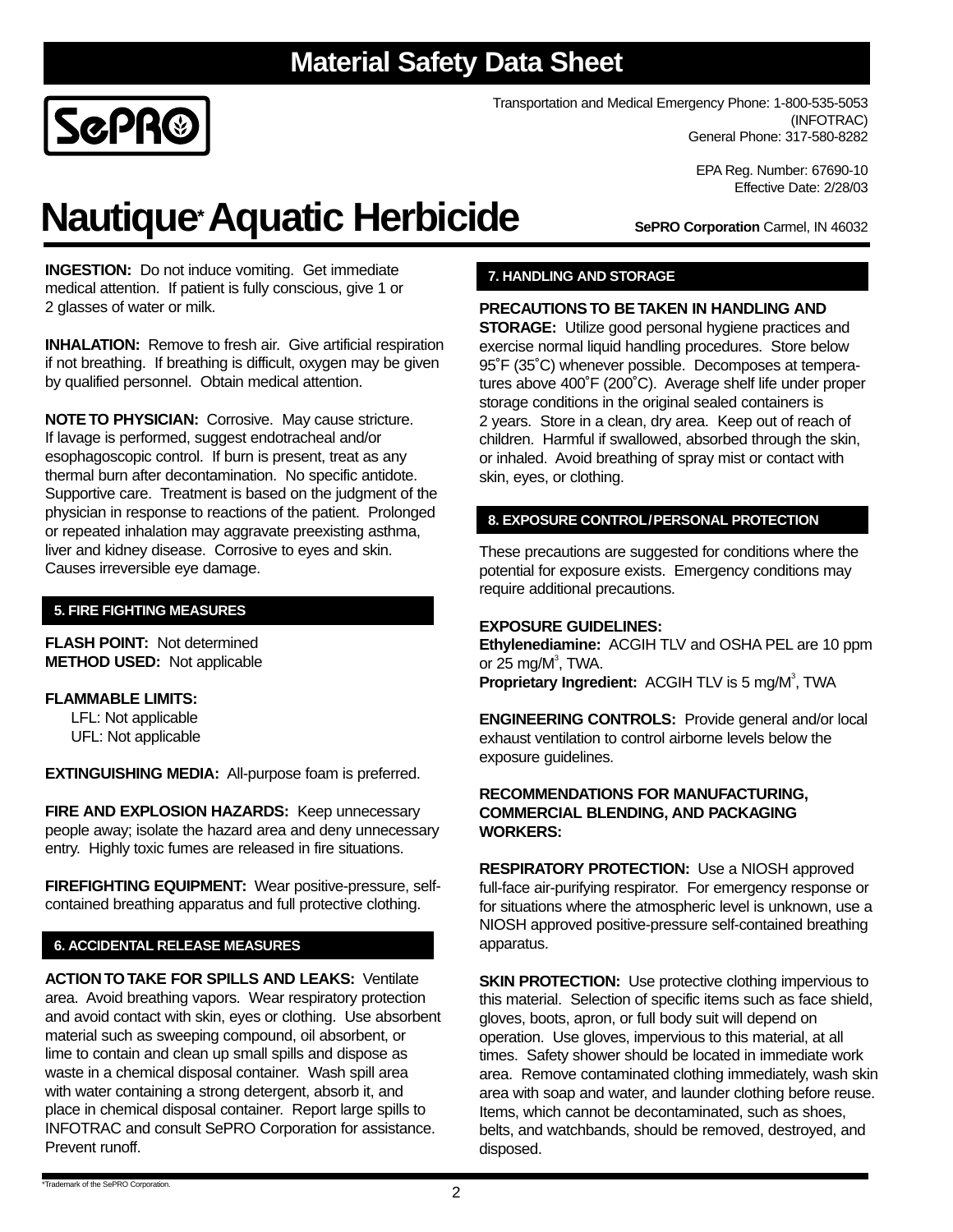

Transportation and Medical Emergency Phone: 1-800-535-5053 (INFOTRAC) General Phone: 317-580-8282

> EPA Reg. Number: 67690-10 Effective Date: 2/28/03

# **Nautique\*Aquatic Herbicide**

**EYE/FACE PROTECTION:** Use chemical goggles. Eye wash fountain should be located in immediate work area. If vapor exposure causes eye discomfort, use a NIOSH approved full-face respirator for vapors.

**APPLICATORS AND ALL OTHER HANDLERS:** Refer to the product label for personal protective clothing and equipment.

## **9. PHYSICAL AND CHEMICAL PROPERTIES**

**BOILING POINT:** Not determined **SOLUBILITY IN WATER:** Soluble **VAPOR PRESSURE:** Approximately the same as water **SPECIFIC GRAVITY:** 1.2 **APPEARANCE:** Dark purple liquid **ODOR:** Slight ammoniacal **pH:** Not determined

### **10. STABILITY AND REACTIVITY**

**STABILITY:** Stable under normal storage conditions.

**INCOMPATIBILITY: (Specific materials to avoid)** Strong acids and nitrites. Should not be used in water where the pH is less than 6.0 due to the possible breakdown of the copper chelate, which could form copper ions, which would precipitate. Should not be applied to water when temperature of the water is below 60˚F (15˚C).

### **HAZARDOUS DECOMPOSITION PRODUCTS:**

Decomposes above 390˚F (200˚C). May form oxides of carbon and nitrogen.

**HAZARDOUS POLYMERIZATION:** Not known to occur.

### **11.TOXICOLOGICAL INFORMATION**

**MUTAGENICITY:** No relevant information found.

### **12. ECOLOGICAL INFORMATION**

**ENVIRONMENTAL DATA:** No relevant information found.

**SePRO Corporation** Carmel, IN 46032

### **13. DISPOSAL CONSIDERATIONS**

**DISPOSAL:** Responsibility of proper waste disposal rests with the owner of the waste. Consult with local and environmental authorities. Contaminated materials should be placed in sealed drums and shipped to an approved chemical dump for disposal in accordance with all federal, state and local regulations.

### **14.TRANSPORT INFORMATION**

### **U.S. DEPARTMENT OF TRANSPORTATION INFORMATION:**

**FOR PACKAGE SIZES ONE GALLON OR LESS AND ALL MODES OF TRANSPORTATION (air, land, vessel):** This material is not regulated.

#### **FOR PACKAGES SIZES GREATER THAN ONE GALLON AND ALL MODES OF TRANSPORTED (air, land, vessel):**

Copper based pesticides, liquid, toxic (mixed copper ethylenediamine/triethanolamine complex). **DOT Hazard Class:** Class 6.1

### **15. REGULATORY INFORMATION**

**NOTICE:** The information herein is presented in good faith and believed to be accurate as of the effective date shown above. However, no warranty, express or implied, is given. Regulatory requirements are subject to change and may differ from one location to another; it is the buyer's responsibility to ensure that its activities comply with federal, state or provincial, and local laws. The following specific information is made for the purpose of complying with numerous federal, state or provincial, and local laws and regulations.

### **U.S. REGULATIONS**

**SARA 313 INFORMATION:** To the best of our knowledge, this product contains no chemical subject to SARA Title III Section 313 supplier notification requirements.

**SARA HAZARD CATEGORY:** This product has been reviewed according to the EPA "Hazard Categories" promulgated under Sections 311 and 312 of the Superfund